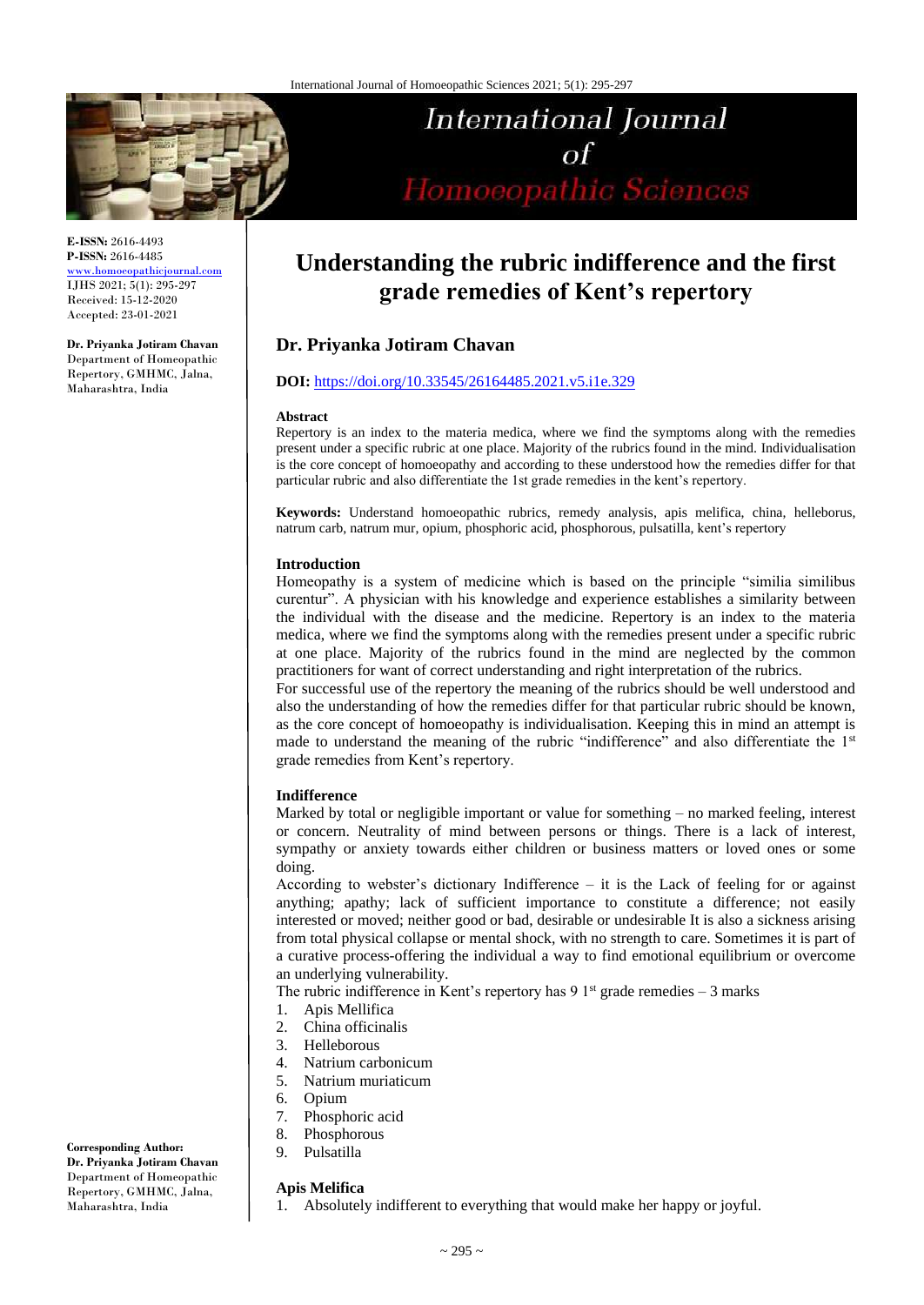- 2. Aggravation in heat and in warm room. Ailments from fright, rage, vexation, jealousy or hearing bad news. Busy insanity – patient is constantly busy doing things. Strong tendency to jealousy.
- 3. Foolishly jealous and suspicious, absolutely joyless.
- 4. No ability to apply things that would make her happy to herself, they must mean someone else.
- 5. Lost all consciousness of things around him, and sank into a state of insensibility.
- 6. There is Dulness of mind causing Difficulty in thinking. The patient is unable to bring his thoughts to anything definite. In typhus when asked if sick, he says: nothing is the matter, lies in a soporous condition, unconscious, with delirious muttering and hardness of hearing.

#### **China**

Indifference follows a debilitating physical illness, where the patient simply has too little energy to care. The patient becomes indifferent, apathetic, low spirited, silent, and disinclined to think. He is unable to control themind, to make it do what it wants to do. Indifference arises from extreme debility-great lassitude and weakness, usually associated with the loss of vital fluids (haemorrhages, drenching perspiration, diarrhoea). It can also result from severe mental shock-after a fright or overwhelming sorrow. There is indifference to eating and drinking.

#### **Helleborus**

Depression, apathy and perfect indifference, wholly indifferent to his fate, he cares not whether he lives or dies. Stubborn silence When questioned, answers slowly; stupefaction bordering on insensibility. Diminished power of mind over body, they cannot fix ideas and slow in answering. Indifference after injury to head. Indifference after typhoid which causes mental dejection and apathy. Dull and indifferent to all external impressions, will not speak, sits quietly in bed and seems lost in brooding, will take proffered food but never expresses desire for anything.

#### **Natrum Carb**

Misanthropy – aversion to mankind, aversion to society and indifference to one's own family. Aversion to relatives, to strangers; feels a great division between himself and them. Indifference to business and friends, excessively irritable, doesn't tolerate anyone talking to her. Music causes a tendency to suicide, melancholy, weeping and trepidation which increases to religious insanity. Playing the piano is so exhausting that she must lie down. Depressed and irritable, accompanied by gastric symptoms.

#### **Natrum Mur**

Indifference is born of hopelessness and mental languor. Individuals are very emotional and sensitive and they feel any form of rejection, ridicule, humiliation or grief would be personally intolerable. Consequently, they create a wall of invulnerability, become enclosed in their own worlds, and prefer to maintain control over their circumstances. They avoid being hurt at all costs. After being hurt several times, they learn to become cautious. They will think twice before becoming involved in an emotional experience. They turn to introverted activities which are emotionally "safe", i.e reading books, listening to music, dwelling on ideas and fantasies. They can become quite content in their isolation. They tend to be self-contained, desiring to solve problems

by themselves without trusting help from other people. Gradually, they come to the point of not needing contact with the outside world. If someone intrudes upon their private, introverted world, they may feel resentful. Their primary concern in life becomes, "not to hurt and not to be hurt". Sad and tearful. No matter how cheering the circumstances are she cannot bring herself into the state of being joyful. She is benumbed to impressions, easily takes on grief, grieves over nothing. Unpleasant occurrences are recalled that she may grieve over them. Consolation aggravated the state of the mind  $-$  the melancholy, the tearfulness, sometimes brings on anger.

#### **Opium**

Indifference to everything. Rash and inconsiderate, vivid imagination. Stupid indifference Unable to understand or appreciate his sufferings. Thinks he is not at home. Ailments from fright. Complaints of nothing, wants nothing.

#### **Phosphoric Acid**

They are indifferent to the affairs of life. Prostrated and stupefied with grief. Indifference to those things that used to be of most interest, especially if accompanied by debility and emaciation. When questioned he answers slowly or does not speak, but only looks at the questioner. He is too tired to talk or even think. This state is found in both acute and chronic diseases. In chronic diseases ailment from – long study, prolonged worry in businessmen, in feeble school girls. In acute diseases it is usually seen in typhoid fever. The patient is averse to speaking or answering questions, He merely looks. Finally he rouses up and says: "Don't talk me, I am so tired." He cannot think what he wishes to say, cannot frame his answers to questions. Another cause is sexual excesses in young men, or in those guilty of secret vice. Ailments from grief, disappointed affection, chagrin, loss of vital fluids, violent acute diseases.

#### **Phosphorous**

Patient is usually emotional, loving, sympathetic and caring in nature. Becomes easily excited, anxious fearful and restless, then a phase of indifference, apathy, weakness of memory and dullness of senses occurs. Indifference is towards loved ones, family and surroundings because he does not get the love and attention he wants from family members. There is indifference to own children. Answers no questions, takes no notice of his family and things about him, answers slowly, thinks sluggishly, seems dazed or in a stupor. Everything looks dark, he is weary of life, gloomy and says nothing. Patient becomes weepy, sad, and hysterical; Self centred and inconsiderate. Mentally, the patient easily forgets himself, even to the degree that awareness can become too diffuse and unfocused; the patient becomes easily "spaced out". All the mental symptoms are worse from mental exertion; aggravated from noise.

#### **Sepia**

Sepia's natural independence sets her apart from other women. She seeks to be herself, unfettered by the expectations of others, especially those of men. They are free spirited and irritable. They do not like to be dominated and when they are not allowed to be independent and she is forced to do things against her will. This makes her feel unfortunate and disturbs her emotional, intellectual or